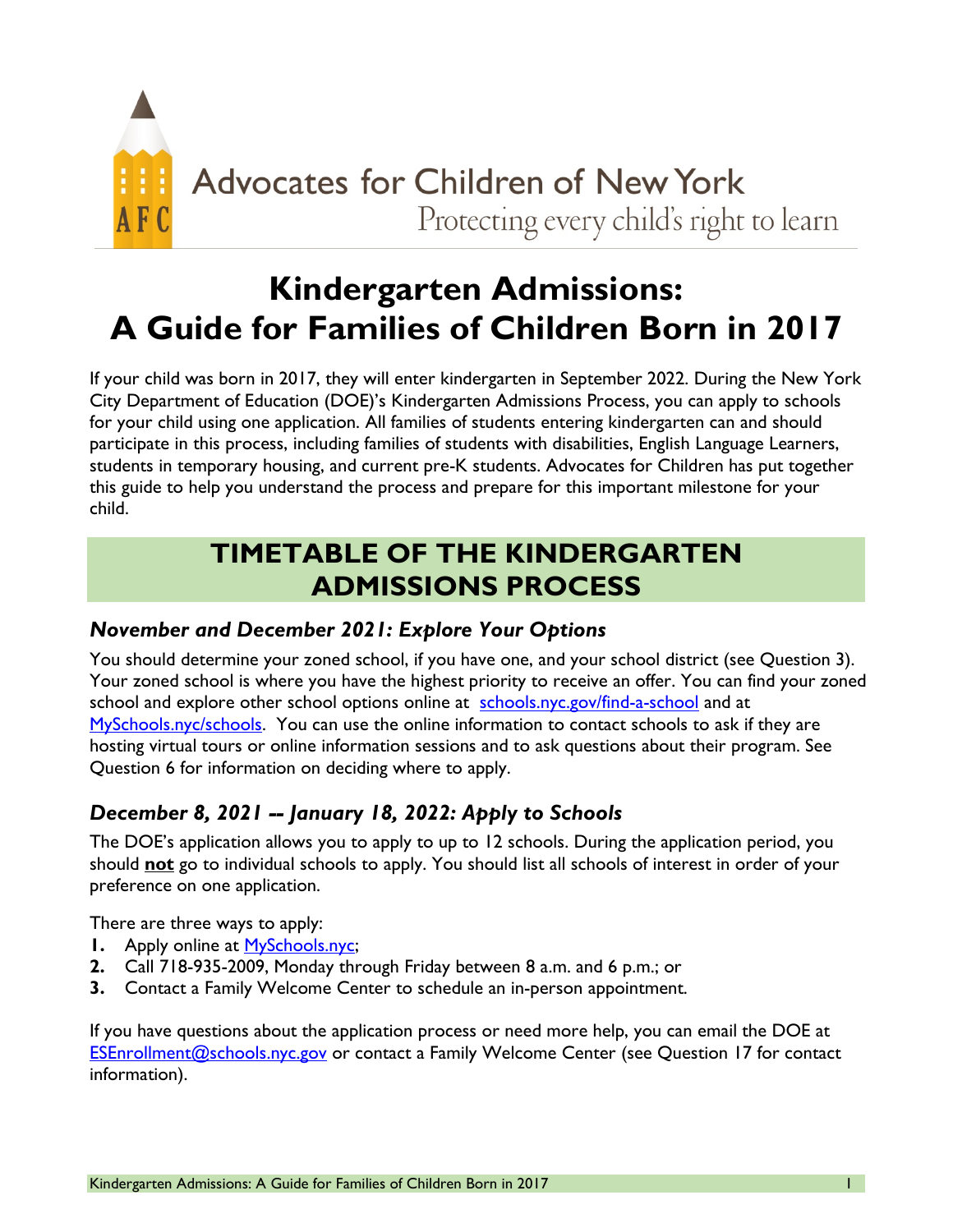The online application will be available in ten languages: Arabic, Bengali, Chinese, English, French, Haitian Creole, Korean, Russian, Spanish, and Urdu. The DOE provides interpretation in over 200 languages to help families who apply over the phone or at a Family Welcome Center.

You can request a copy of the application that you can print by emailing the DOE at [ESEnrollment@schools.nyc.gov.](mailto:ESEnrollment@schools.nyc.gov) However, you cannot apply to schools by submitting this application. You can only apply online, by phone, or through a Family Welcome Center.

#### *Spring 2022: Receive an Offer and Pre-Register*

In the spring, a kindergarten admissions offer will be mailed to all families who applied by the January 18, 2022 deadline. All families should accept the offer to the school where their child is offered a seat.

There are three ways to accept an offer:

- 1. On [MySchools.nyc](http://www.myschools.nyc/) (for families who applied online);
- 2. Contacting the DOE Enrollment Office by phone at 718-935-2009 or email at [ESenrollment@schools.nyc.gov;](mailto:ESenrollment@schools.nyc.gov) or
- 3. By contacting the school that made you an offer.

Before the start of school in September 2022, you will need to pre-register your child. You should contact the school directly to learn when and how to pre-register. You will need:

- **► One proof of your child's age,** such as a birth certificate, passport, or record of baptism; and
- **► Two proofs of your address.** You can use a lease, deed, or mortgage statement; gas, electric, water, cable, or property tax bill; rent receipt; official payroll documentation; voter registration document; documentation from a government agency; government issued identification (including an IDNYC card); driver's license; income tax form; membership documents based on residency (e.g., neighborhood residents' association); or evidence of custody of the child. You *cannot* use a phone bill, credit card bill, or health insurance card. For information on how to prove your address if you live with another family or live in temporary housing, see Question 14.

You do not need to provide proof of citizenship or a Social Security number. For a checklist of items to bring with you, visit the DOE website at [http://bit.ly/DOE-Enrolling.](http://bit.ly/DOE-Enrolling)

Accepting an offer and pre-registering at a school will not prevent you from later getting an offer from another school's waitlist, an offer to a specialized (District 75) school, or an offer to a charter school. Once you pre-register at a school, your child is set to attend that school in September as long as your child remains eligible for the seat.<sup>[1](#page-1-0)</sup>

**WAITLISTS:** If you applied to more than one school on your application, your child will be automatically placed on the waitlist for any schools you ranked higher than the school where you got an offer. You can accept an offer in the spring *and* remain on the waitlists for schools you ranked higher. (See Question 7.) If a school is able to offer you a seat from the waitlist, the school will contact you directly.

<span id="page-1-0"></span><sup>&</sup>lt;sup>1</sup> Pre-registration is the DOE's term for registration that happens before September. Once you pre-register your child at a school, your child is set to attend that school in September, provided the student remains eligible for the seat in September. For example, if a student moves and now lives outside of the school's zone and the school does not have space for children outside the zone, the student may lose that offer.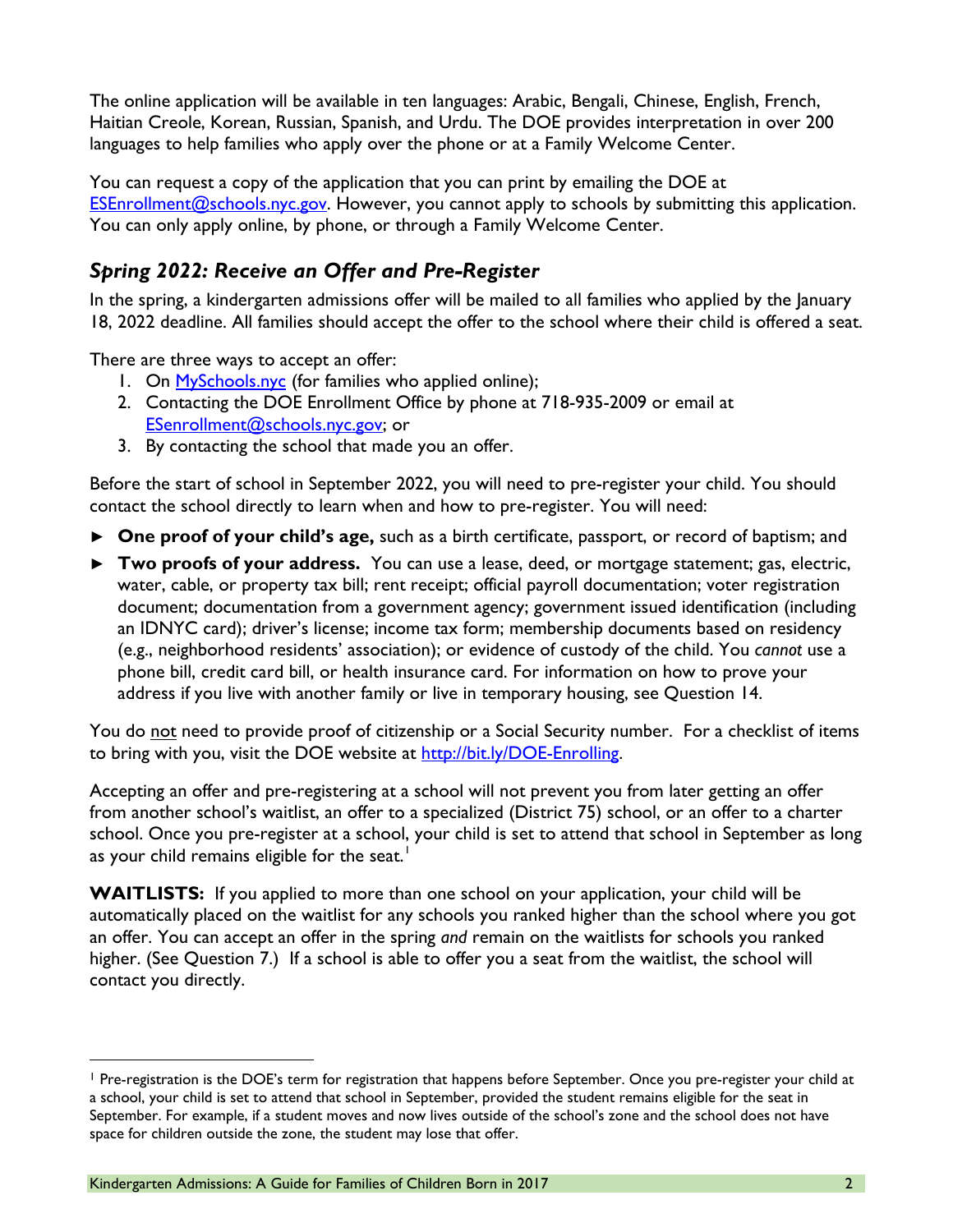# **FREQUENTLY ASKED QUESTIONS ABOUT KINDERGARTEN ADMISSIONS**

#### *1. Who is eligible to enter kindergarten in September 2022?*

All children who were born in 2017 and live in New York City are eligible to start kindergarten in September 2022. The DOE *must* provide a kindergarten seat to any child born in 2017 whose parent chooses to enroll them in kindergarten. You may choose not to send your child to kindergarten, but your child will be placed in the first grade if you send them to a NYC public school the following year unless the principal decides that another grade placement would be more instructionally appropriate and the superintendent approves the decision for the student to be placed in a different grade.

#### *2. Do I need to apply to kindergarten if my child is in pre-K?*

Yes! All current pre-K students need to apply to kindergarten to secure a kindergarten seat. Children in pre-K at district public schools do not automatically stay at the same schools for kindergarten.

#### *3. How do I find my district and my zoned school?*

New York City is divided into 32 school **districts** based on location. Most districts are also divided into smaller geographic areas called **zones**. Most elementary schools are **zoned schools** that give admissions priority to children who live within their zone. Every student, except those who live in Districts 1, 7, or 23, has at least one zoned school. To find your district and your zoned school, go to [MySchools.nyc/schools](https://www.myschools.nyc/schools/) or [schools.nyc.gov/find-a-school,](http://schools.nyc.gov/find-a-school) enter your home address, borough, and child's grade ("K"), and click "Search." You will see the name and contact information for the school that is zoned for your address, as well as your district number. You can also get this information by calling 311.

#### *4. What if I live in Districts 1, 7, or 23?*

District 1 (Lower East Side, Manhattan), District 7 (South Bronx), and District 23 (Brownsville, Brooklyn) are called non-zoned districts. They do not have zoned schools and follow a different list of admissions priorities. Families who live in District 1 and District 23 have priority to all schools in those districts. District 7 is divided into a northern and a southern area, and students will get priority to the schools in their area. All three districts give admissions priority to siblings and current pre-K students. For the list of admissions priorities for each district, review the DOE's 2022 *NYC Public*  Schools Admissions Guide, available at **schools.nyc.gov/kindergarten**.

In an effort to increase diversity, each school in District 1 gives priority for a percentage of seats to students who qualify for free or reduced lunch, students in temporary housing, and students whose home language is a language other than English. The percentage is based on the background of District 1 applicants. For more information about District 1 schools and admissions, you can visit the District I website at district Inyc[.](mailto:d1familiesnyc@gmail.com)com or email DIFamiliesNYC@gmail.com.

#### *5. How are students matched to schools?*

Admission is not first-come, first-served. All applications received by the deadline will be treated the same, according to admissions priorities.

Because many schools are not able to admit all students who apply, admissions offers are made in order, based on a list of priorities. The DOE's kindergarten admissions website.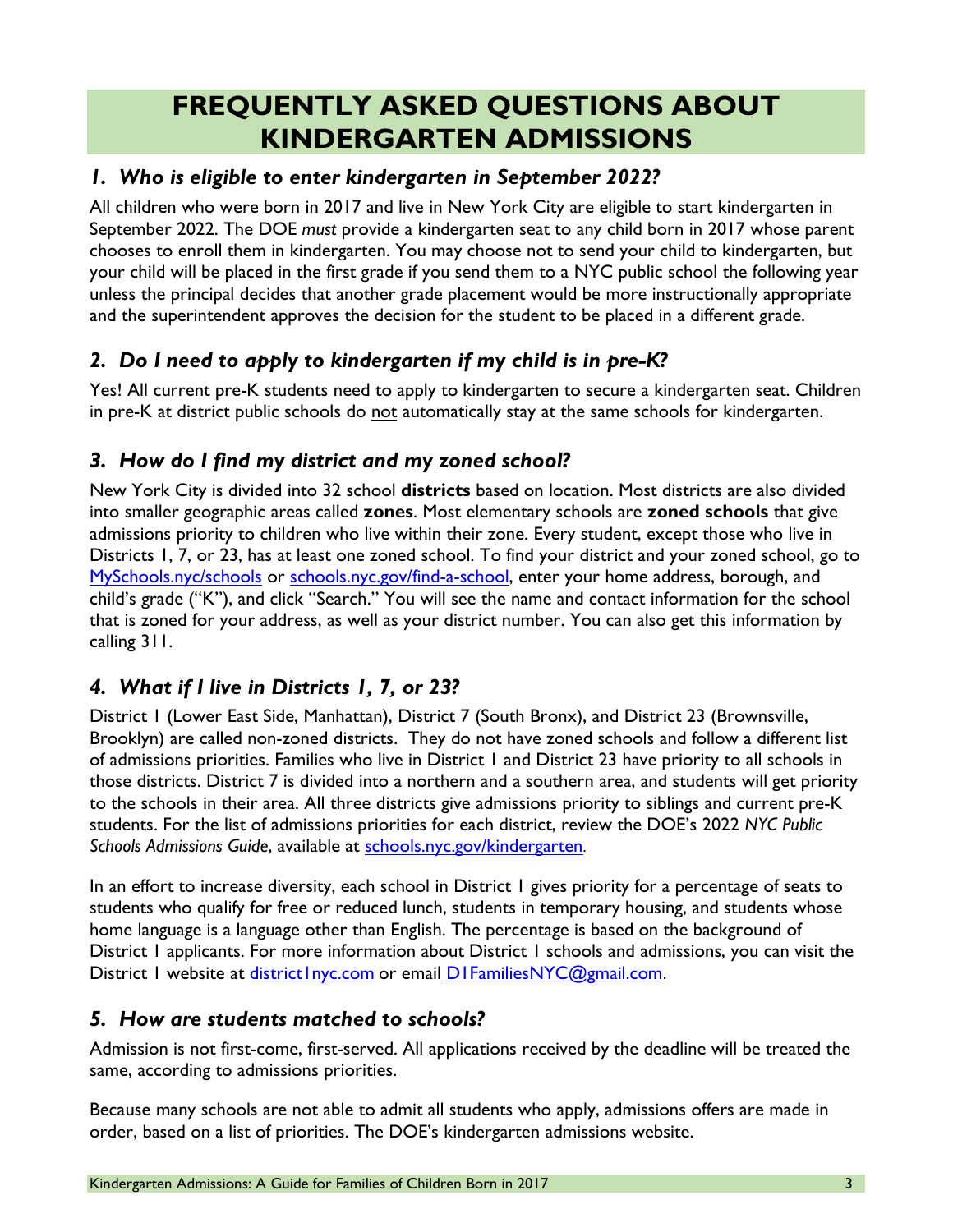[\(schools.nyc.gov/kindergarten\)](https://www.schools.nyc.gov/enrollment/enroll-grade-by-grade/kindergarten) explains admissions priorities for zoned schools and non-zoned schools.

Most schools are **zoned schools** that accept students in the following order of priority\*:

- **1.** Children who are zoned for the school and will have a sibling\*\* at the school in the 2022-23 school year;
- **2.** Other children who are zoned for the school;
- **3.** Children who live in the school's district (but are not zoned for the school) and will have a sibling at the school in the 2022-23 school year;
- **4.** Children who live outside the district and will have a sibling at the school in the 2022-23 school year;
- **5.** Children who live in the district and are currently enrolled in the school's pre-K program;
- **6.** Children who live outside the district and are currently enrolled in the school's pre-K program;
- **7.** All other children who live in the district;
- **8.** All other children who live outside the district.

Some schools are **non-zoned schools**, which give priority to siblings, continuing pre-K students, and children living in the district. Most non-zoned schools\*\*\* accept students in the following order of priority:

- **1.** Children who live in the district and will have a sibling at the school in the 2022-23 school year;
- **2.** Children who live outside the district and will have a sibling at the school in the 2022-23 school year;
- **3.** Children who live in the district and are currently enrolled in the school's pre-K program;
- **4.** Children who live outside the district and are currently enrolled in the school's pre-K program;
- **5.** All other children who live in the district;
- **6.** All other children who live outside the district.

*\* For some zoned and non-zoned schools, there may be additional priority categories approved by the DOE to achieve greater diversity at the school. These schools are listed online at [schools.nyc.gov/DiversityAdmissions.](http://www.schools.nyc.gov/DiversityAdmissions) See [MySchools.nyc](https://www.myschools.nyc/) for each school's admissions priorities.*

*\*\* A sibling includes a half--sibling, stepsibling, and foster sibling of the applicant, who lives in the same household. To get the sibling priority, the sibling must be enrolled in kindergarten or a higher grade at that school for the 2022-23 school year or enrolled in a District 75 program for the 2022-23 school year co-located in the same school building as the school where the student is applying.* 

*\*\*\* Note: Some non-zoned schools have their own priority structure. The priority structure for each non-zoned school is listed online at [MySchools.nyc.](https://www.myschools.nyc/)* 

Districts 1, 7, and 23 are non-zoned districts. See Question 4 for more information.

To make offers, schools consider students in the top priority group first. If seats are available after all students in the first priority group get an offer, they will consider students in the second priority group next, and so on until all seats are filled. For example, all zoned students must be admitted to a zoned school before offers can be made to non-zoned students. If there are more students in a priority group than seats available, offers will be made first to students in that priority group who need an accessible school and then in random order to other students in that priority group. So, for example, if a zoned school can offer seats to some non-zoned students who live in the school district and will have a sibling at the school in the 2022-23 school year (priority group 3), but cannot offer seats to all students in that group, the school will make offers first to students who need an accessible school and then to other students in that priority group in random order. For more information on accessible schools, see page 12.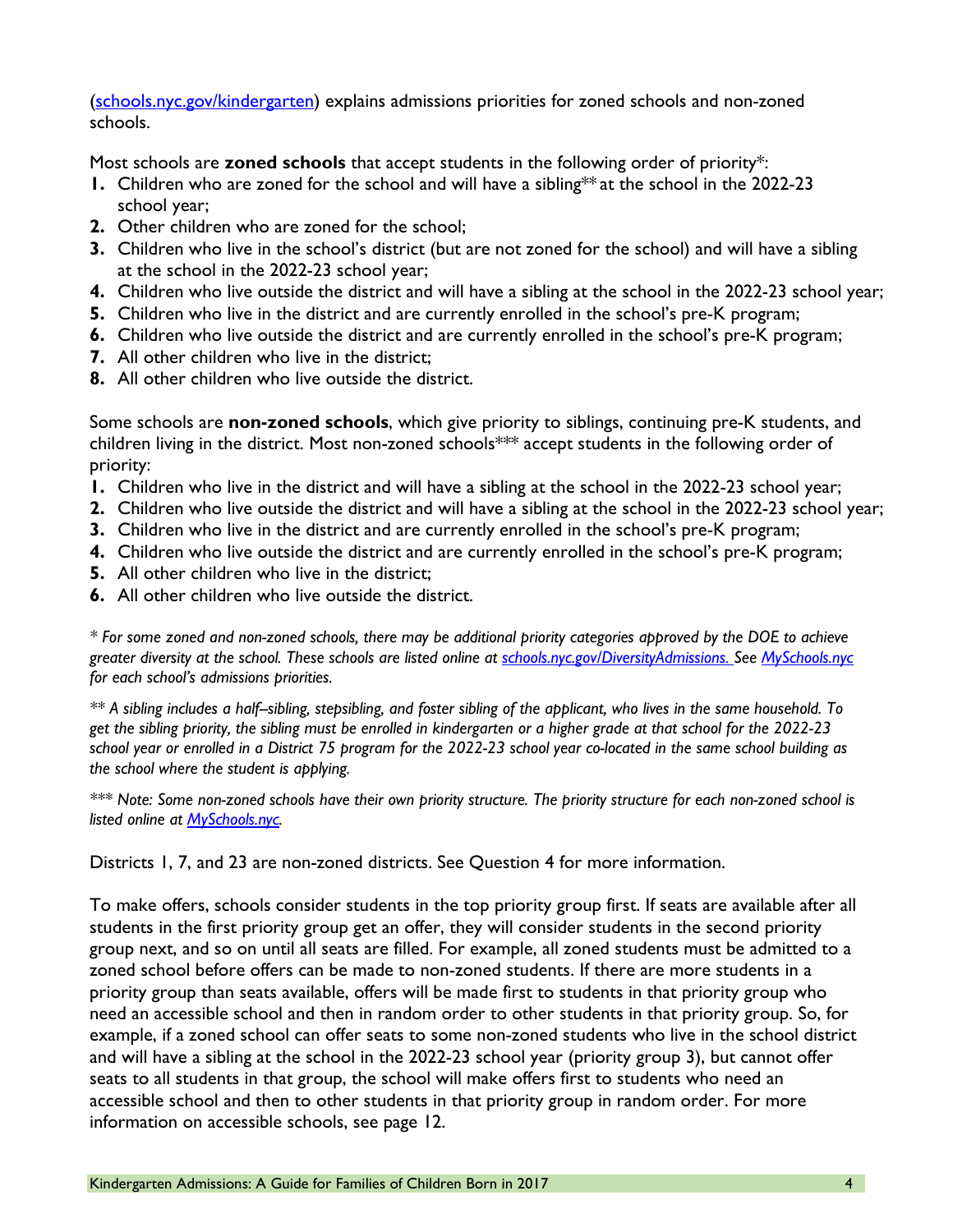Students are considered for admissions at each school they list on their application. If an offer could be made to more than one school on the application, then the student will receive an offer to the school they ranked the highest. You can find a short video that explains admissions process online at [schools.nyc.gov/kindergarten.](http://www.schools.nyc.gov/kindergarten)

#### *6. How do I decide where to apply?*

To explore school options, use **MySchools.nyc** to identify for your zoned school and search for other schools of interest. The website lets you filter for schools based on certain needs and preferences like proximity to subway lines and schools that are fully or partially accessible. You can also find a webpage for each school by searching the DOE website [\(www.schools.nyc.gov/find-a-school\)](http://www.schools.nyc.gov/find-a-school); from the school's webpage you can click on "Data and Reports" to find reports about the school. While you may not be able to visit schools this year because of the pandemic, some schools may offer online open houses and virtual tours, or a chance to meet staff members. You can contact each school to find out if it is offering an online open house or to request more information. Another helpful resource is Inside Schools, [http://insideschools.org,](http://insideschools.org/) an independent guide to the NYC public schools.

You should apply to schools where your child will have a high priority, such as your zoned school or a school where your child's sibling attends. (See Question 5 for the list of priorities.) Each school's page on [MySchools.nyc](https://www.myschools.nyc/) tells you which priority groups received offers to the school last year. While the number of students who apply to a school will vary from year to year, this information can help you figure out how likely it is that your child will receive an offer to that school. For example, the school page on the [MySchools.nyc](https://www.myschools.nyc/) online directory tells you if a school made offers to any non-zoned students (categories 3-8) last year. If your child does not fall into a category of students that received an offer at this school, you can still apply, but you should be aware that it is unlikely your child will receive an offer at this school, and you should also apply to other schools as well.

You should rank schools in your order of preference. Ranking your zoned school lower down does *not* hurt your child's chances of getting into the zoned school if a higher ranked school does not have space for your child. The order in which you list schools is only used if more than one school that you listed on your application has space for your child based on the school's admissions priorities. In other words, if an offer could be made to more than one school that you listed on your application, you will receive an offer for the school that you listed higher.

## *7. What happens if my child does not receive an offer for my first choice school?*

When you get your admissions offer in the spring, you should accept the offer and register at the school where your child was offered a seat by the pre-registration deadline in order to keep that seat. If you did not get an offer at your first choice school, you will be on the waitlist for any other school that you ranked higher on your application. As spots open up, schools will call children off the waitlist based on their admissions priorities and waitlist order (see Question 5). If a seat opens up for your child at a school, the school will contact you directly.

#### *8. What happens if my child does not receive an offer at any school?*

All children born in 2017 are guaranteed a seat for kindergarten in September 2022. Every child who applies through the Kindergarten Admissions Process by the application deadline will receive an offer in the spring.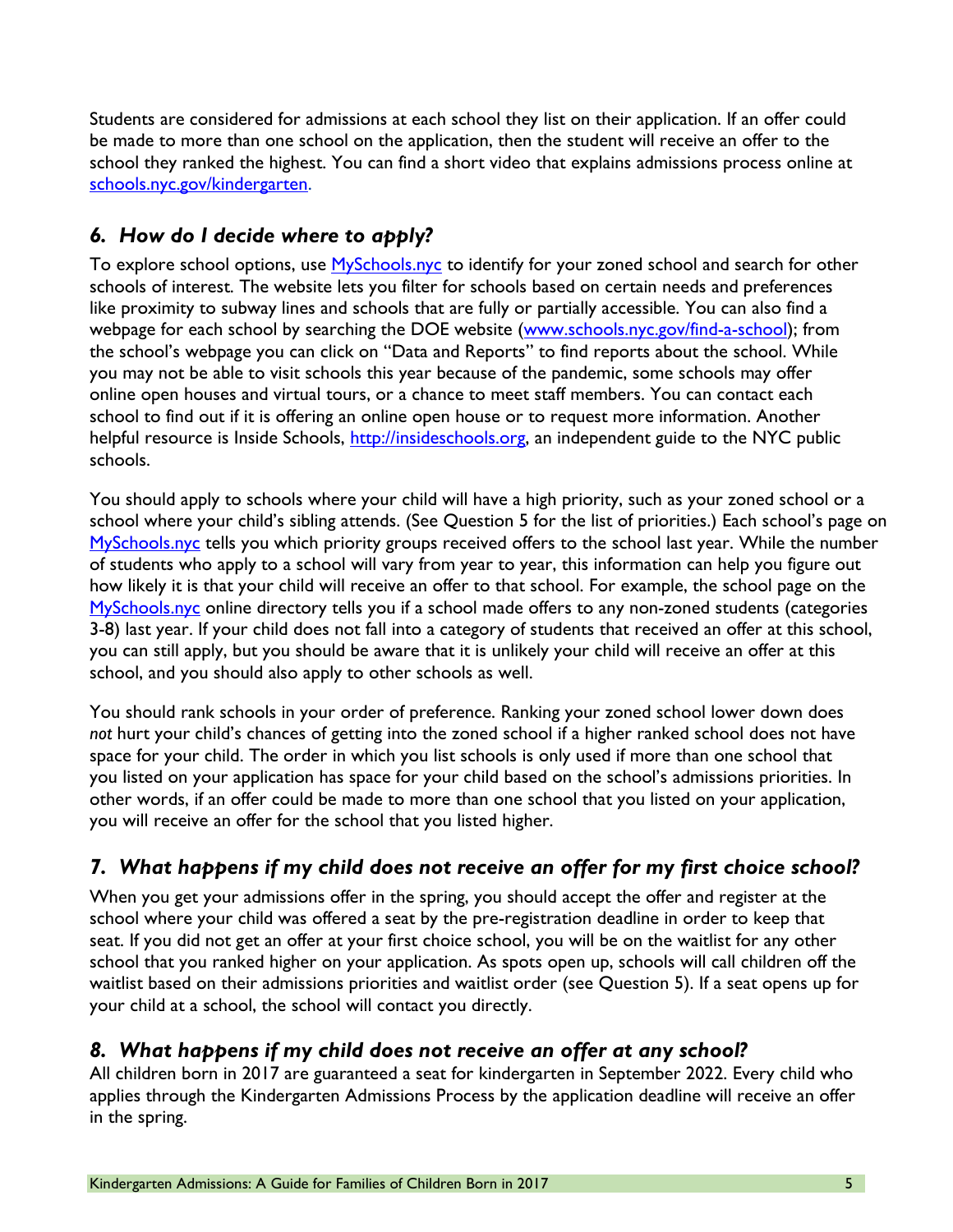If you do not receive an offer, e-mail the DOE at  $E$ Senrollment@schools.nyc.gov, call the DOE at 718-935-2009, or contact your Family Welcome Center or Advocates for Children's Helpline (see Question 17 for contact information).

#### *9. What happens if I do not participate in the kindergarten admissions process?*

If you miss the application deadline, you can contact your zoned school or other schools of interest to place yourself on the waitlist. You can also add your child to a school's waitlist on [MySchools.nyc.](https://www.myschools.nyc/en/) If the school can make you an offer based on admissions priorities and waitlist order, then they will contact you directly. If you do not participate in the kindergarten admissions process or you arrive over the summer, your child still has the right to attend kindergarten in September. You should contact your zoned school to register your child. Otherwise, you should contact your Family Welcome Center to get a kindergarten placement for your child (see Question 17). If you run into difficulty, you should contact the DOE at [ESenrollment@schools.nyc.gov](mailto:ESenrollment@schools.nyc.gov) or 718-935-2009 or call Advocates for Children's Helpline (see Question 17 for contact information).

#### *10. Why should I participate in the kindergarten admissions process if my child will most likely attend their zoned school anyway?*

While most children attend their zoned schools, the kindergarten admissions process allows you to indicate a preference for which school you want your child to attend. If you want your child to attend your zoned school, you should still apply there. Some zoned schools may fill up during the admissions process, so if you do not apply, your child may be assigned a seat at a different school in the district where you live. If you want your child to attend a school other than your zoned school, you should apply to your preferred school in order to have a chance of getting an offer there.

#### *11. What are other public school kindergarten options for my child?*

There are a few other options, including:

- **CHARTER SCHOOLS:** Charter schools are free public schools that are run by a non-profit board of trustees rather than by the DOE. They give preference to students living in the district and siblings of students attending the school. If too many students apply, they select students by a random process, such as a lottery. You can look up charter schools online at [http://bit.ly/DOE-](http://bit.ly/DOE-CharterSchools)[CharterSchools.](http://bit.ly/DOE-CharterSchools) Families can complete applications for individual charter schools or apply to multiple schools at once by completing a centralized application online at [www.nyccharterschools.org/apply.](http://www.nyccharterschools.org/apply) Most applications are due by April 1.
- **MAGNET SCHOOLS:** Magnet schools are public schools within the DOE that use a curriculum based on a certain theme, such as technology or the arts. Families can apply to magnet schools through the kindergarten admissions process outlined above.

#### *12. How does the admissions process work for students with disabilities?*

Families of students with disabilities participate in the kindergarten admissions process in the same way as their peers without IEPs. While this process is taking place, an Individualized Education Program (IEP) team will also develop a kindergarten IEP for children eligible for school-age special education services.

Beginning in the winter, families of children with preschool IEPs will receive a notice of referral to school-age special education services and the contact information of a DOE representative. The DOE representative will contact the family and arrange new observations or evaluations if needed. The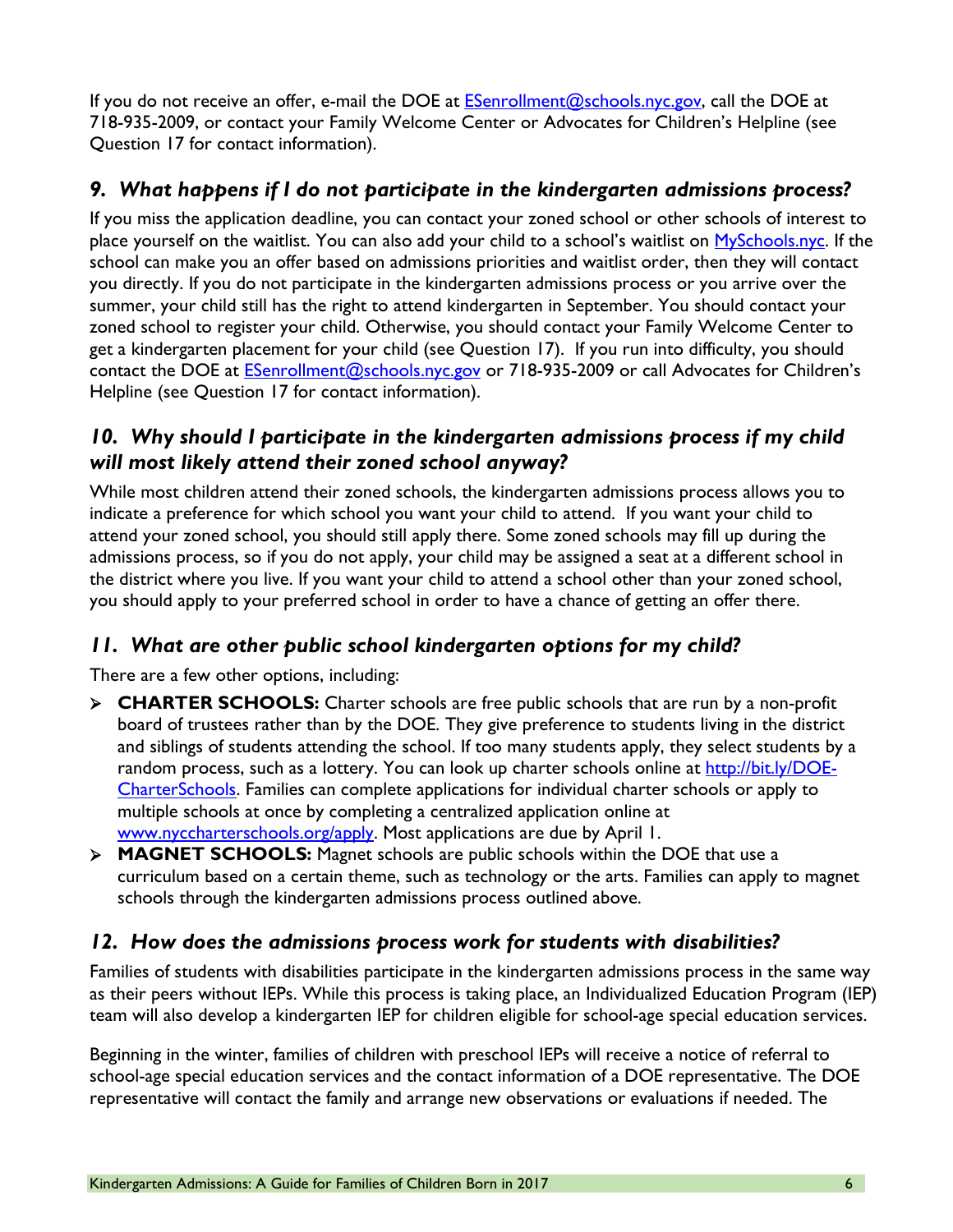DOE representative will then schedule an IEP meeting to determine whether the child is eligible for school-age special education services and, if so, to develop the child's kindergarten IEP.

#### **► Neighborhood (Non-Specialized) School Programs (Districts 1 to 32)**

The kindergarten admissions process does *not* treat students differently if they have IEPs. The majority of children with disabilities will attend the school where they are admitted through the kindergarten admissions process, and that school will be responsible for providing the programs and services on that child's IEP. If your child's IEP recommends a "non-specialized District 1-32 school" program (e.g., Special Education Teacher Support Services (SETSS), Integrated Co-Teaching (ICT), or a 12:1 or 12:1:1 special class in a non-specialized District 1-32 school), your child will **not** receive a particular placement based on your child's IEP. Rather, your child will attend the school offered to them through the kindergarten admissions process. If your child's IEP has a non-specialized District 1-32 school recommendation, and the school tells you that it will not have the program that is required by your child's IEP, you should e-mail the DOE's Special Education Office at [turning5@schools.nyc.gov](mailto:turning5@schools.nyc.gov) and copy Advocates for Children at [kindergarten@afcnyc.org,](mailto:kindergarten@afcnyc.org) call the DOE's Special Education Office at 718-935-2007, or call Advocates for Children's Helpline (see Question 17 for contact information). Your child has the right to attend a school that offers the program on your child's IEP. If the school that admitted your child does not have the program on your child's IEP (e.g., ICT or 12:1:1), the DOE's Special Education Office can make sure that the school opens that type of class or can grant a transfer to a school that has the type of program on your child's IEP.

#### **► Specialized Programs in Neighborhood (Non-Specialized) Schools (Districts 1 to 32) and Specialized Schools (District 75)**

Some children with IEPs require more specialized support, such as a bilingual special education program for children whose IEPs recommend an Integrated Co-Teaching (ICT) or special class in their home language. These bilingual special education programs are not available in every District 1 to 32 school. Therefore, if your child's IEP requires a bilingual special education class, the DOE may offer you a school by June 15, 2022 that has the recommended program as an alternative to the school that admitted your child through the kindergarten admissions process.<sup>[2](#page-6-0)</sup> If the DOE cannot offer you a school with the bilingual special education program recommended on your child's IEP, then the DOE must offer additional supports, such as a bilingual paraprofessional, at the school where you received an offer. Currently, the DOE offers bilingual special education classes in Spanish and Chinese only. You can contact the DOE at [BSEprograms@schools.nyc.gov](mailto:BSEprograms@schools.nyc.gov) with questions about bilingual special education programs and placements.

Families may apply to specialized programs such as the ASD Nest or the ASD Horizon Program for eligible children on the autism spectrum, the ACES program for eligible children with intellectual disabilities, and the I READ program for children with disabilities that affect their ability to read. The application process for these programs is separate from the Kindergarten Admissions Process. Because these specialized programs are not available in every District 1 to 32 school, the DOE will send families who have been accepted a letter in the spring providing the family with the school placement information.

<span id="page-6-0"></span> $^2$  Students receiving preschool special education services before March 1st or referred for special education services before March 1<sup>st</sup> should receive placement notices by June 15<sup>th</sup>. Students referred during the month of March should receive placement notices by July 15<sup>th</sup>, and students referred between April 1<sup>st</sup> and May 10<sup>th</sup> should receive placement notices by August 15<sup>th</sup>. Students referred for the first time after May 10<sup>th</sup> should receive placements within 60 school days from the date that their parents sign consent for evaluations.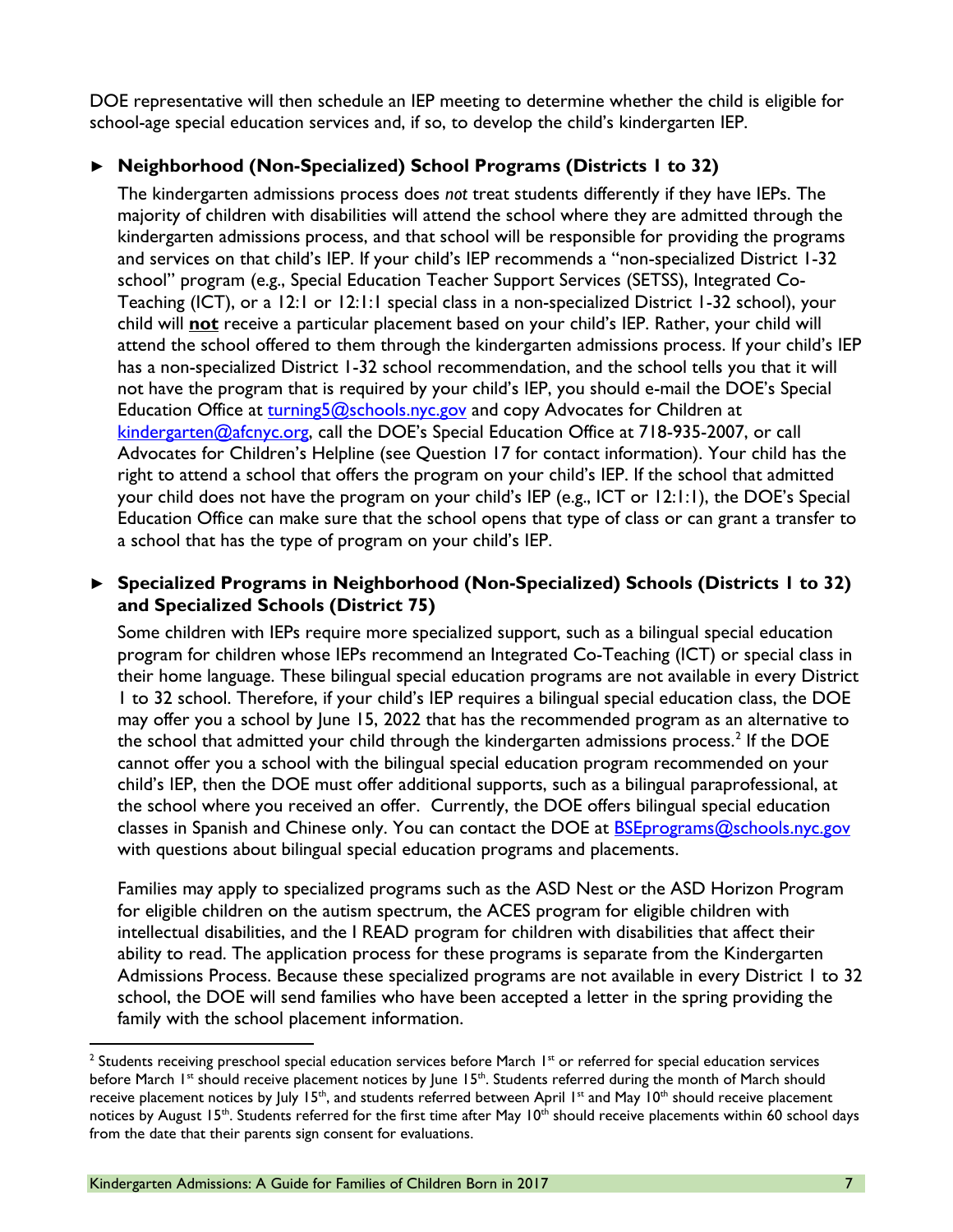Students with more intensive needs may require a specialized school placement, known as District 75. The DOE will place students in a District 75 school based on the student's IEP recommendation. To learn more about District 75 programs, visit the DOE website at [http://bit.ly/DOE-D75.](http://bit.ly/DOE-D75) Families cannot apply to District 75 schools. However, families of children who have autism can apply to the AIMS program available in some, but not all, District 75 schools. To learn more about the program, visit [https://bit.ly/DOE-D75-Programs.](https://bit.ly/DOE-D75-Programs)

If you do not receive a placement offer for a school that has the program required by your child's IEP, you should e-mail the DOE's Special Education Office at [turning5@schools.nyc.gov](mailto:turning5@schools.nyc.gov) and [t5placement@schools.nyc.gov](mailto:t5placement@schools.nyc.gov) and copy Advocates for Children at [kindergarten@afcnyc.org,](mailto:kindergarten@afcnyc.org) call the DOE's Special Education Office at 718-935-2007, or call AFC's Helpline (see Question 17 for contact information).

For more information on the transition from preschool to kindergarten special education services and the DOE's specialized programs, visit<http://bit.ly/DOE-K-IEP> and [http://bit.ly/SpecializedPrograms.](http://bit.ly/SpecializedPrograms) You can also read Advocates for Children's Turning 5 Guide, available at http://www.advocatesforchildren.org/sites/default/files/library/turning 5 guide.pdf.

#### **► Accessible Schools**

Only some school buildings are barrier-free or wheelchair accessible. You can search [MySchools.nyc/schools](https://www.myschools.nyc/schools/) to find information about which schools are fully accessible (where all of the building is available to individuals regardless of mobility, vision or hearing needs), which are partially accessible (where only some of the building is available and usable to individuals with limited mobility, vision or hearing needs), and which are not at all accessible. Schools that are partially or fully accessible will include a link to the school's Building Accessibility Profile that provides details on the school's accessibility. You can also filter for schools based on their accessibility and apply to schools that meet your child's needs. A list of accessible schools is available at schools.nyc.gov/BuildingAccessibility.

Families of children who need an accessible school may apply to these schools through the Kindergarten Admissions Process. Families should also answer questions on the kindergarten application that ask about their child's accessibility needs. Children who need an accessible school will get offers before other students in their admissions priority group. See Question 5. For more information, visit [http://bit.ly/EnrollmentAccessibility.](http://bit.ly/EnrollmentAccessibility) Families seeking help with the admissions process can reach out to the DOE at [accessibleadmissions@schools.nyc.gov](mailto:accessibleadmissions@schools.nyc.gov) or [esenrollment@schools.nyc.gov.](mailto:esenrollment@schools.nyc.gov)

All students who need a barrier-free or accessible school will receive a placement to one by June  $15<sup>th</sup>$  if they did not already receive one through the kindergarten admissions process. Please note that this school may be different from the one where you received an offer through the kindergarten admissions process, and you should register your child at the new school offered in June so that your child can receive the program and services on their IEP. If the school your child is offered is not accessible for you or your child, you can contact the DOE to request accommodations to improve accessibility in the school at [accessibility@schools.nyc.gov.](mailto:accessibility@schools.nyc.gov) If that isn't possible, you may need a new placement and should reach out to [accessibleadmissions@schools.nyc.gov](mailto:accessibleadmissions@schools.nyc.gov) and to turning5@schools.nyc.gov.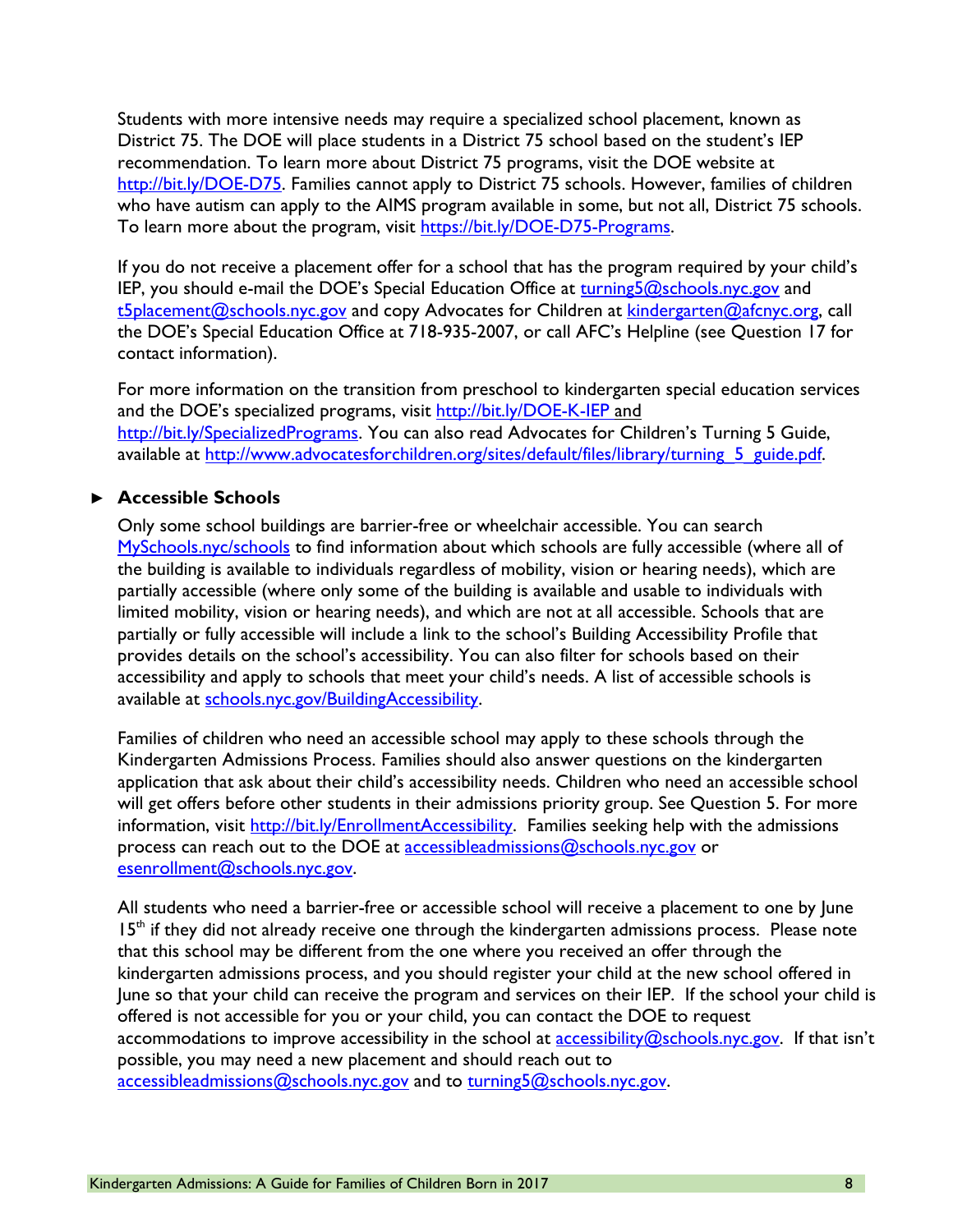#### *13. How does the admissions process work for children who are learning English, also known as English Language Learners (ELLs)?*

Families of ELLs can and should participate in the Kindergarten Admissions Process. Once the DOE admits your child to a school through the admissions process, you will work with a teacher or administrator at the school to complete a Home Language Identification Survey (HLIS). This survey lets school staff know what language you use in your home. If the survey finds that the student uses a language other than English, they may take the New York State Identification Test for English Language Learners (NYSITELL). This test measures the student's knowledge of English and determines if they need support programs or services to learn English. How your child does on this test determines whether your child is entitled to ELL supports and services.

There are three main English language learning programs in New York City schools: Dual Language, Transitional Bilingual Education (TBE), and English as a New Language (ENL) (formerly called ESL).

- **► DUAL LANGUAGE:** ELLs and native English speakers learn together in one classroom and receive instruction in two languages so that both groups of students learn to read, write, and speak in both languages.
- **► TRANSITIONAL BILINGUAL EDUCATION (TBE):** Students receive instruction in English and the students' home language. Over time, as students' English improves, time spent learning in English increases and time spent learning in the home language decreases.
- **► ENGLISH AS A NEW LANGUAGE (ENL):** Students receive instruction entirely in English and receive extra help so they can learn to speak, read, and write in English.

All schools provide ENL instruction. You can visit [MySchools.nyc/schools](https://www.myschools.nyc/schools/) to find and apply to Dual Language programs. A list of Dual Language programs offered during the 2020-2021 school year is available at [http://bit.ly/BilingualPrograms.](http://bit.ly/BilingualPrograms) For updated information about ELL programs, contact schools directly.

If you are interested in Dual Language programs, you should list them on your kindergarten application using the specific code for the school's Dual Language program (for example, one school's code for Spanish: 03M084SP). If you want to apply to a school's Dual Language program and to the school's general program, you should list the code for the school's Dual Language program and the code for the school's general program on your application in your order of preference. Dual Language programs aim for a balanced number of ELLs and English-speaking students. Therefore, some seats may be reserved for ELLs. For these programs, a follow-up question on the kindergarten application will ask for your child's home language and your child's proficiency levels in both the home language and English. Schools may do an assessment and an interview with the child to determine the child's home language and English proficiency.

Regardless of which school admits your child, if your child needs a program for ELLs, you will receive information about your options and can request a bilingual or ENL program. All schools offer ENL instruction, and all schools are expected to open a TBE or Dual Language program when the families of at least 15 ELLs in a single language in one grade or two consecutive grades ask for that program. If your school is not opening a TBE or Dual Language program, you can request a transfer to a school that has a bilingual program through your school or by contacting a Family Welcome Center.

For more information about these program options, see AFC's website for Immigrant Students and English Language Learners at [http://bit.ly/AFC\\_ImmStudents.](http://bit.ly/AFC_ImmStudents) Information is also available on the DOE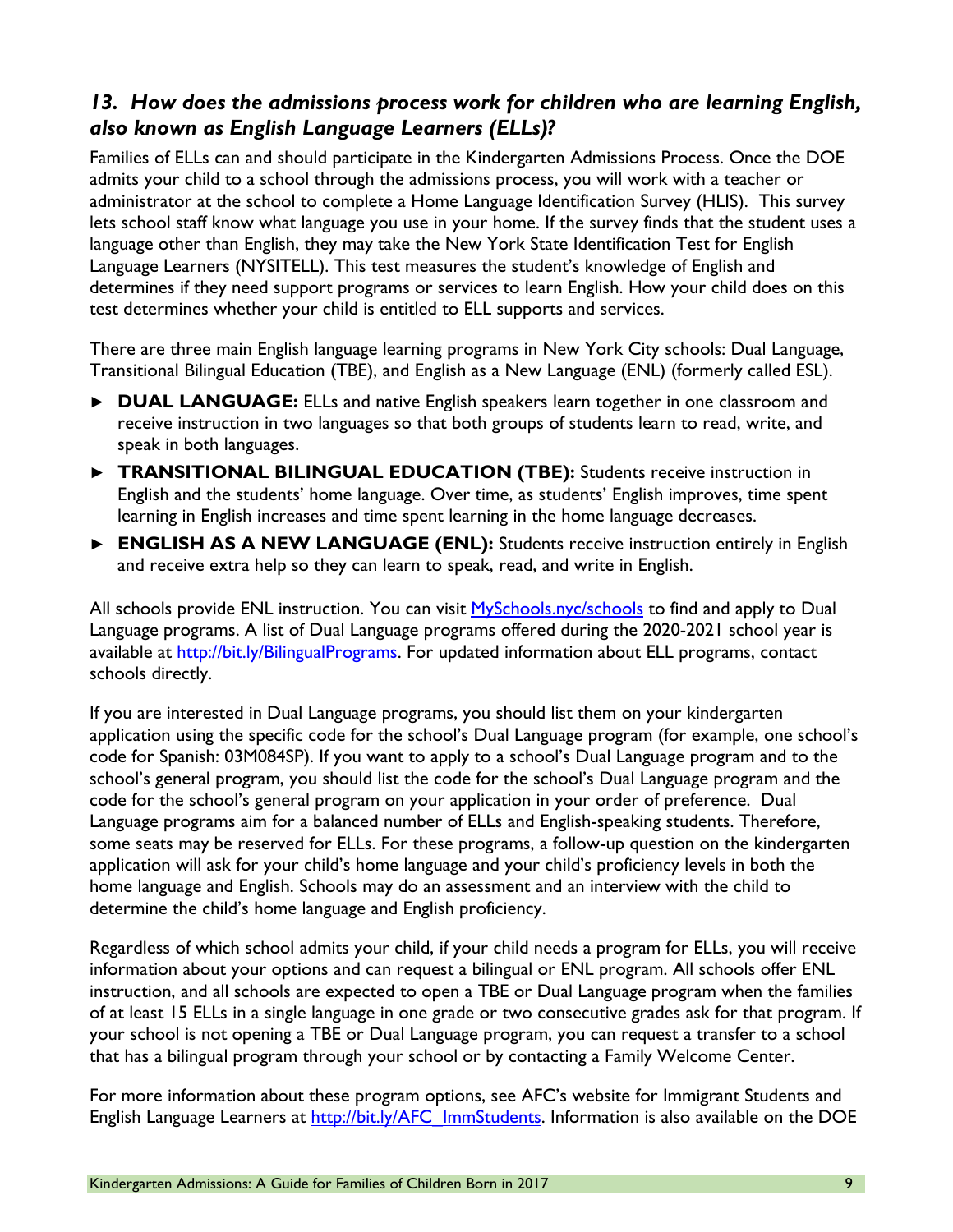websites at [schools.nyc.gov/ells.](https://schools.nyc.gov/ells) If you still have questions, you can contact the DOE at [DML@schools.nyc.gov.](mailto:DML@schools.nyc.gov)

### *14. How do I prove my residence if I live with another family or in temporary housing?*

If you live with another family or are subletting from another family, and the lease is in that family's name, you may not have paperwork in your name to prove your address. When you go to register at the school you were offered, you should bring a "Parent Affidavit of Residency" signed and preferably notarized by you and the primary leaseholder/tenant stating that you live at that address, along with two other documents confirming your address. You can find a copy of the affidavit online at [https://bit.ly/Enrollment-Docs.](https://bit.ly/Enrollment-Docs) Families living in temporary housing do **not** need to bring in this documentation.

If you live in temporary housing, such as a shelter or temporarily doubled up with another family because you lost your housing, you should still apply for kindergarten. You can find your district and your zoned school by typing your temporary address in [MySchools.nyc](http://www.myschools.nyc/) or calling 311 (see Question 3). If you don't have two proofs of your address, don't worry! When you go to register, let the school know that you live in temporary housing. The school must provisionally enroll you. The school can't refuse to enroll your child because you don't have proof of address or other documents. If the school asks you for some type of proof of your address, you can give them a letter from your shelter, or you can ask the DOE to conduct a home visit. If you run into any problems, call your school district's Regional Manager. The list is available online at [bit.ly/DOE-STH](http://www.bit.ly/DOE-STH).

For all students, if there are any questions or problems with your proofs of address, the school should admit your child on a "provisional" (temporary) basis. The school where your child attends can then start an address investigation. If your child lives at an address that makes them ineligible to attend the current school, the DOE will decide whether to transfer your child to another school. You will receive the transfer decision in writing and you can appeal the decision.

#### *15. Will my child receive transportation to school?*

In kindergarten, your child is eligible to receive a MetroCard or other transportation if the school is over half a mile walking distance from your home. (Starting in third grade, your child will receive transportation only if the school is over a mile away.) Your child will receive transportation by yellow school bus if the school is *in your district*, the school has applied for yellow bus service, and a stop near your home exists or can be created. In addition, kindergarten students living in shelters are eligible for yellow bus service, and kindergarten students in foster care may be eligible, even if they attend school outside of the district where they live. If no bus route exists, your child will get a MetroCard. Students with disabilities may be entitled to door-to-door busing or other specialized transportation accommodations if recommended on their IEPs. For more information, contact the Office of Pupil Transportation at (718) 392-8855 or <u>pupiltransportationteam@schools.nyc.gov.</u> or visit [bit.ly/DOE-BusInfo.](http://bit.ly/DOE-BusInfo)

#### *16. What if my child's kindergarten placement is a hardship for my family?*

You should contact your Family Welcome Center (see Question 17) if your child's kindergarten admissions offer presents a hardship for your family. Transfers are reviewed for documented hardships regarding child care, sibling, safety, and medical issues. For example, you may be able to get